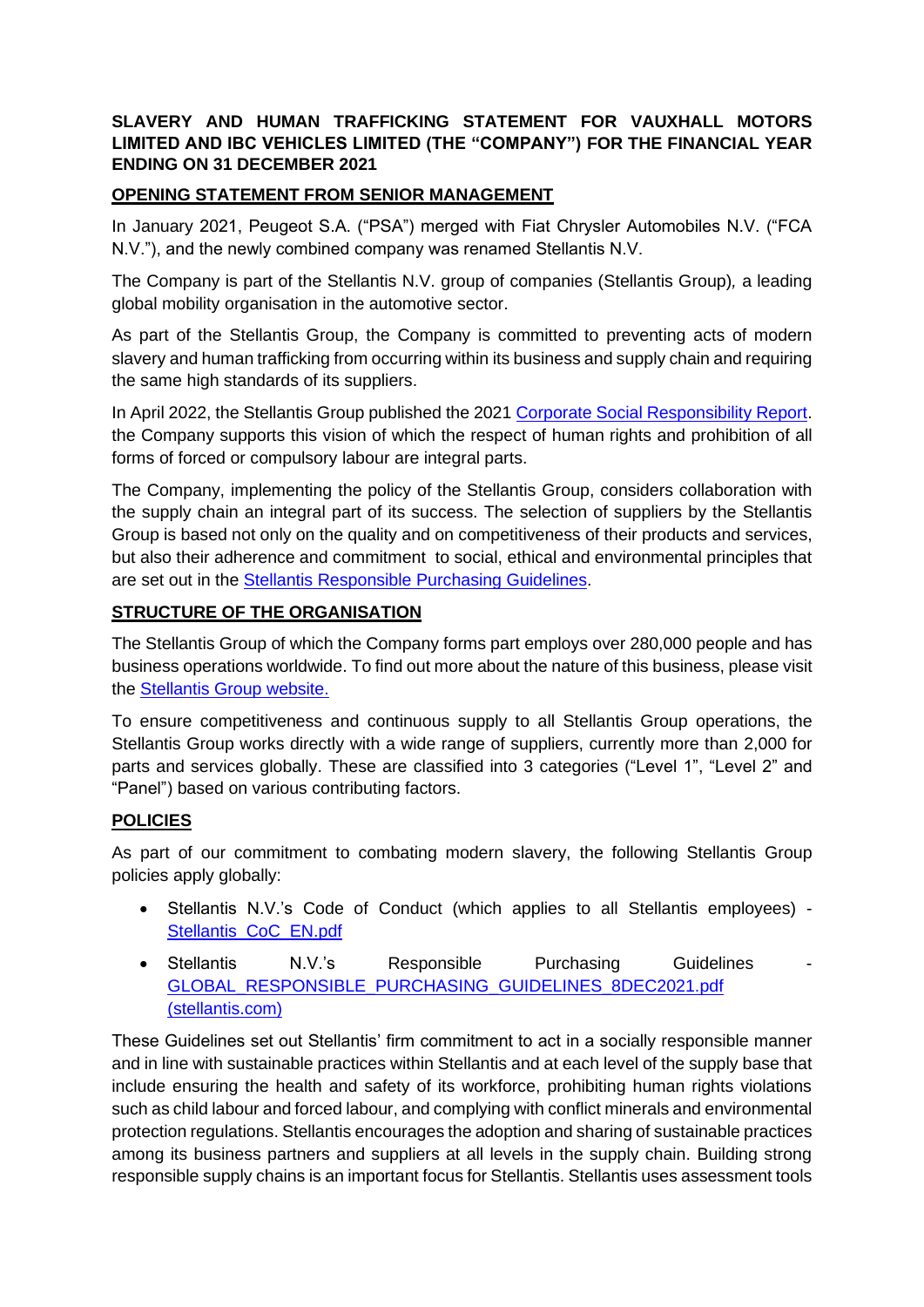that focus on topics such as the environment, labour and human rights, ethics and sustainable procurement. This approach helps develop opportunities within the supplier organizations while minimizing risk and potential reputational damage in the event of a failure in the supply chain. Stellantis monitors compliance with its Code of Conduct and the respect for human rights by its partners and subcontractors and by requiring contractual commitments and ongoing evaluations.

The Guidelines further demonstrate how Stellantis implements optimization measures such as identifying local suppliers and supporting them in ensuring protection of human rights and supporting a balanced economic development of territories.

Stellantis works to ensure that the conditions to build and sell vehicles meet customer expectations in compliance with social, environmental and ethical standards following the OECD Guiding Principles and the International Labor Organization (ILO) rules for human rights such as child labour and forced labour. Stellantis is a member of the UN Global Compact and also promotes the principles of the Universal Declaration of Human Rights, the Declaration on Fundamental Principles and Rights at Work and the United Nations Convention against Corruption to its suppliers. Stellantis acknowledges the necessity to comply with rules for the responsible sourcing of materials, such as in the global battery value chain. Through the efforts of all companies within the group the responsibilities are shared through Stellantis' extended supply network. To make sure that Stellantis' principles are duly met, Stellantis conducts targeted audits where risks are identified and is vigilant with the implementation of measures within its sphere of influence. All these goals, practices and responsibilities are globally common in all Stellantis locations and countries and for all suppliers within the Stellantis worldwide network.

Stellantis also makes sure that its suppliers are aware of applicable policies and adhere to the same high standards.

Suppliers must commit to these standards in several ways to evidence their fight against modern slavery, for example, by accepting Stellantis' Code of Conduct and the signing of the Responsible Purchasing Policy. These documents reference:

- Elimination of all forms of forced and compulsory labour, ILO Convention 29 and 105
- Effective abolition of child labour, ILO Convention 138 and 182
- Elimination of discrimination in respect of employment and occupation, ILO Convention 111
- Remuneration, ILO Convention 100
- Respect for health and safety at work, ILO Convention 155

# **DUE DILIGENCE**

As part of efforts to monitor and reduce the risk of slavery and human trafficking occurring within our supply chains, the Stellantis Group has in place due diligence procedures. All direct material suppliers to manufacturing plants must obtain a CSR Scorecard that is provided by an independent 3<sup>rd</sup> party provider. Additionally, all major indirect suppliers to manufacturing plants are assessed against an internal risk criteria. Where Stellantis identifies suppliers to manufacturing plants from its total supply base that pose a higher risk, Stellantis (via an independent 3<sup>rd</sup> party auditor) conduct an onsite audit. The suppliers with core non-compliant or critical findings are closely monitored. This also includes case-dependent follow-up audits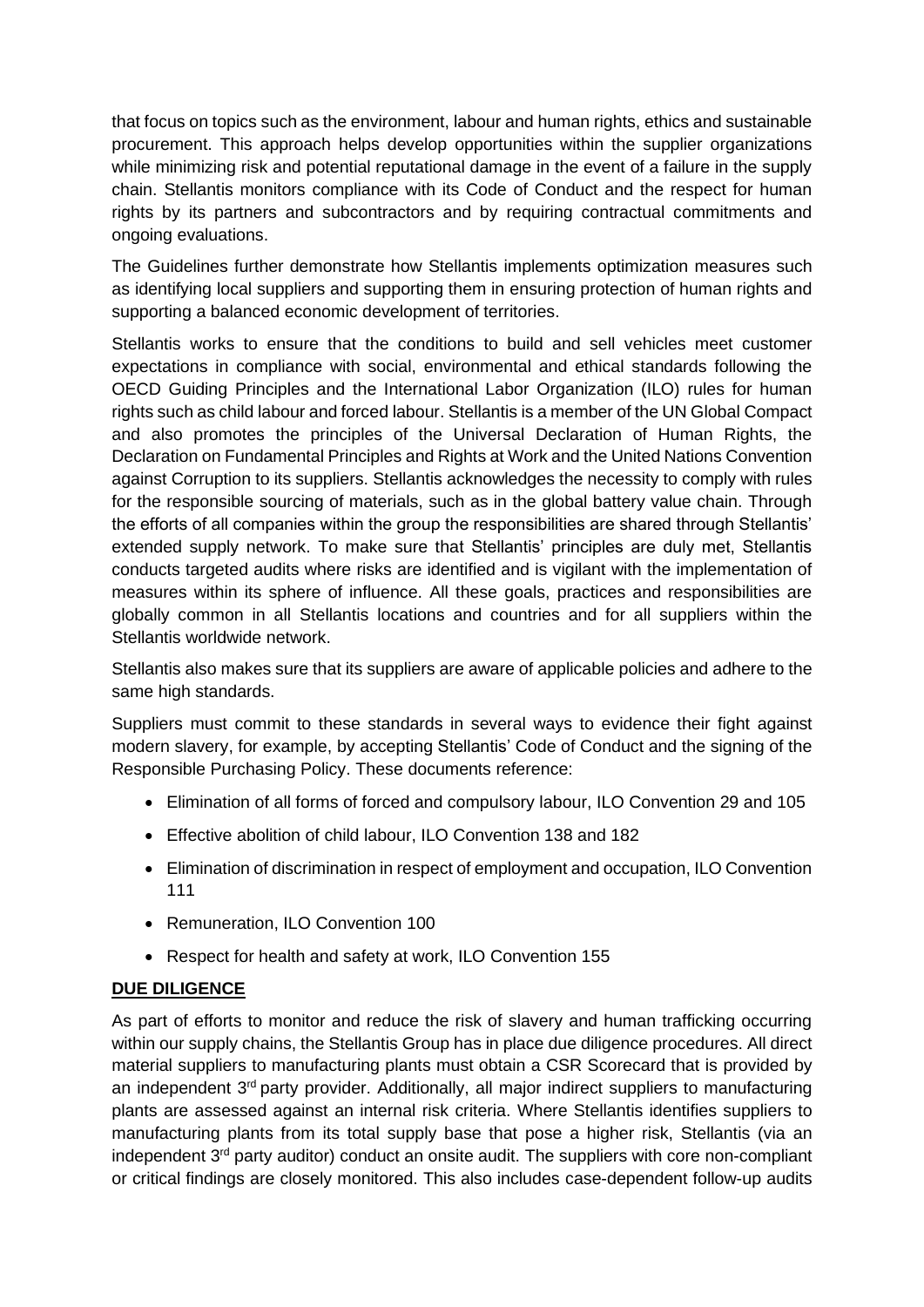to ensure that supplier performance is increased. Suppliers to manufacturing plants that do not improve or cooperate with Stellantis in specified areas might be ultimately excluded from Stellantis's supplier panel.

Stellantis' procedures are designed to:

- Establish and assess areas of potential risk in its business and supply chains
- Monitor potential risk areas in its business and supply chains
- Reduce the risk of slavery and human trafficking occurring in its business and supply chains
- Provide adequate protection for whistle blowers

# **RISK AND COMPLIANCE**

Stellantis, of which the Company is part, regularly evaluates the nature and extent of its exposure to the risk of modern slavery occurring in its supply chain by ensuring that the above mentioned suppliers renew their CSR assessment regularly. This is achieved by monitoring the mandatory supplier CSR performance scorecards for suppliers in the panel and again when considering any business award. Suppliers are classified by their risk exposure based on multiple factors.

Although Stellantis has not identified or been made aware of any significant risk, we believe that our policies effectively prevent this risk and remain vigilant with respect to practices that do not fully respect the rights of individuals in their working environments directly or indirectly with the Stellantis Group.

## **EFFECTIVENESS AND KPIS**

The Stellantis Group uses key performance indicators (KPIs) to measure success in ensuring that slavery and human trafficking is not taking place in any part of our business or supply chains. These are set out in detail in the 2021 [Corporate Social Responsibility Report,](https://www.stellantis.com/en/responsibility/csr-disclosures) see in particular Section 7.

The Stellantis Group uses Ecovadis assessments and engage SGS and RCS Global to conduct audits and provide independent reviews of our businesses and supply chains, and to recommend actions we can take to combat slavery and human trafficking from within.

### **TRAINING**

The Company is part of the Stellantis Group which invests in educating staff to recognise the risks of modern slavery and human trafficking in our business and supply chains. Through our training programmes, employees are encouraged to identify and report any potential breaches of our policies. Employees are taught the benefits of stringent measures to tackle slavery and human trafficking, as well as the consequences of failing to eradicate slavery and human trafficking from our business and supply chains. All employees are required to comply with the Stellantis Code of Conduct.

### **FURTHER ACTIONS AND SIGN-OFF**

Following our review of our actions this financial year to prevent slavery or human trafficking from occurring in our business or supply chains, the Company supports the commitment of the Stellantis Group to improve scores identified as KPIs in the 2021 [Corporate Social](https://www.stellantis.com/en/responsibility/csr-disclosures)